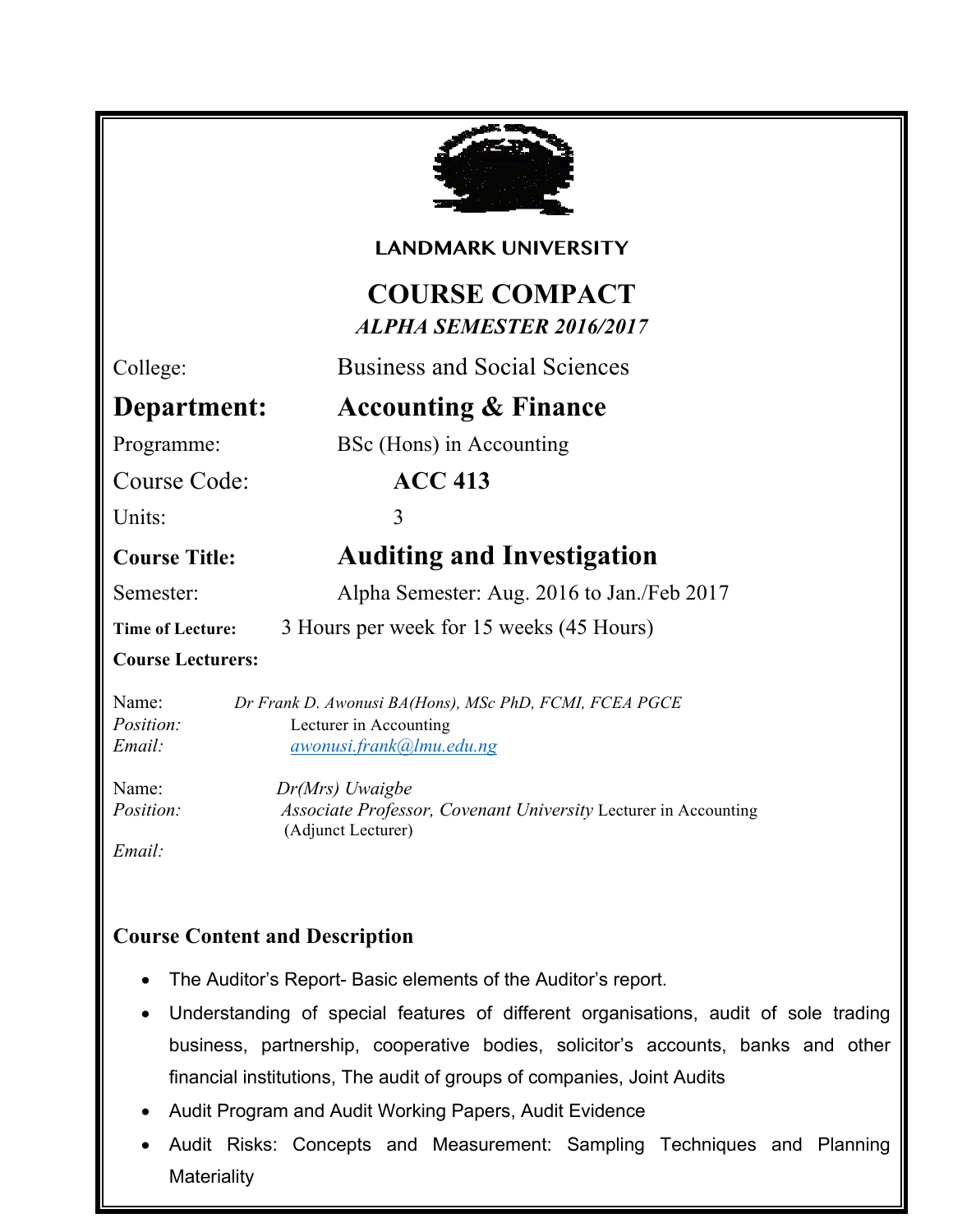#### **Course Justification**

The course will enhance the students' ability to exercise professional competence in dealing with problems in re-engineering, insolvency and specialised audits. It will also test the student's ability to anticipate and react to current and future audit and assurance related services.

#### **Course Objectives**

This course focuses on auditing and investigation of various companies' financial reports and development of Audit Strategy. It will examine students' understanding of regulatory and ethical considerations governing the conduct of audit and assurance engagements. It will also examine the students' in-depth knowledge and skills in the application of computer based accounting system and the ability to prepare reports on specialised audits and investigations and proffer tactical solutions to dynamic problems.

#### **Structure of Programme / Method of Grading**

**Course Expectations:**

| S/N | <b>GRADING</b>                | $SCORE(\% )$ |
|-----|-------------------------------|--------------|
| 1.  | <b>CONTINUOUS ASSESSMENTS</b> |              |
|     | C.AI                          | 7%           |
|     | • C.All (MID-SEMESTER TEST)   | 15%          |
|     | $C.$ AIII<br>$\bullet$        | 8%           |
| 2.  | <b>FINAL EXAMINATION</b>      | 70%          |
| З.  | TOTAL                         | 100          |

#### **Course Delivery Strategies: Illustration Below:**

- The course will be taught through lectures using overhead projection, Power Points and white board where appropriate.
- All students are expected to participate in exercises and class discussion.
- Lecture presentation will be by Power-Points which will be available to students after each lecture on the University student Portal.

# **Lecture Content**

**Weeks 1-2**

#### **Objectives**

• To expose students to basic elements of the Auditor's report.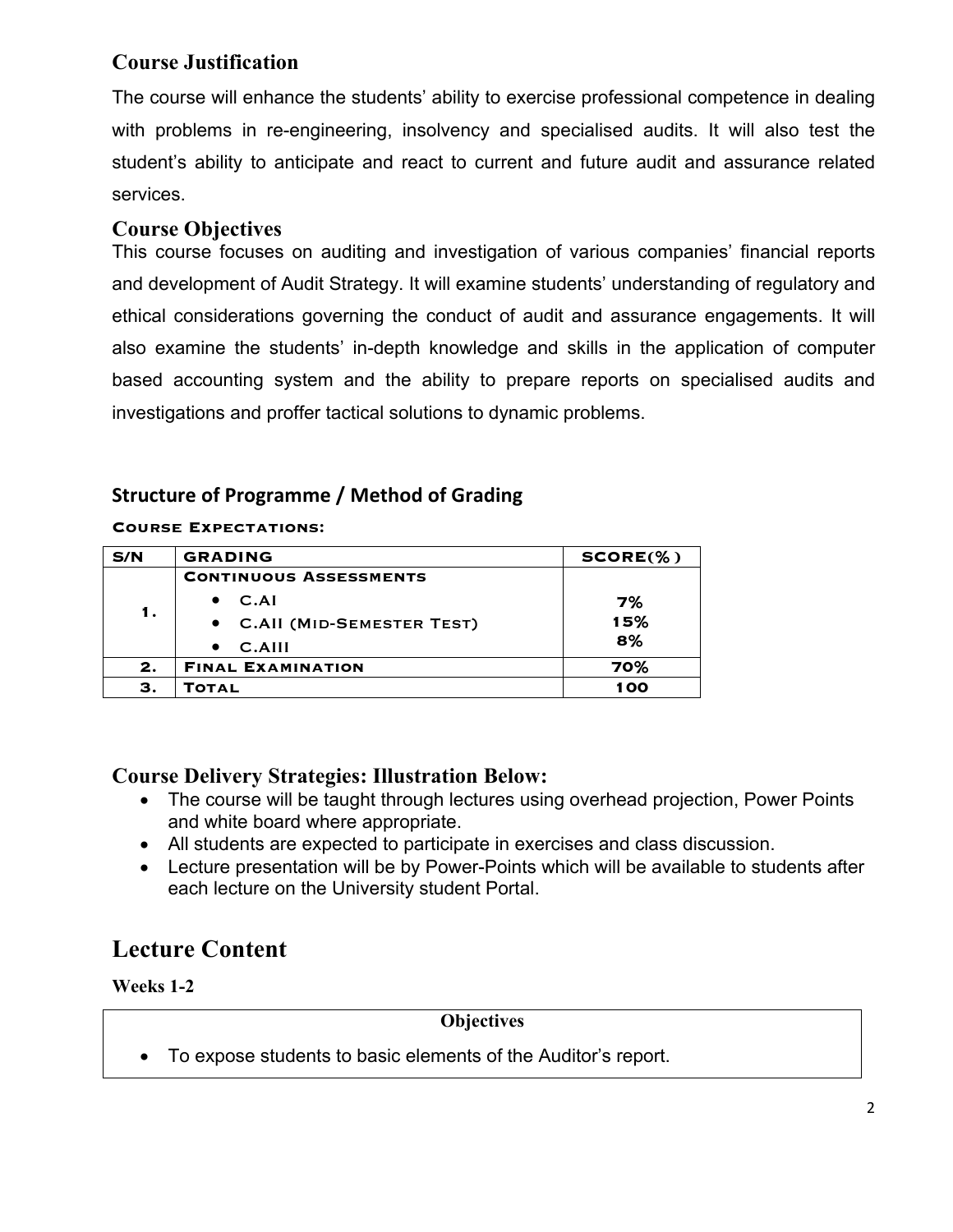• To introduce students to the different special features of different organisations, audit of sole trading business, partnership, cooperative bodies, solicitor's accounts, banks and other financial institutions, The audit of groups of companies, Joint Audits

#### **Topic/Description**

- The Auditor's Report- Basic elements of the Auditor's report.
- Understanding of special features of different organisations, audit of sole trading business, partnership, cooperative bodies, solicitor's accounts, banks and other financial institutions, The audit of groups of companies, Joint Audits

#### **Study Questions**

- What do you understand by the Auditor's Report?
- Discuss in brief the different audit features of the followings:
- (a)sole trading business

(b)partnership

- (c )cooperative bodies
- (d) solicitor's accounts
- (e) banks and other financial institutions

#### **Reading List**

- 1. ICAN Study Pack- Advanced Audit and Assurance, Professional Examination l.
- 2. Auditing and Investigation (Theory and Practice) By Adesina Olugoke Oladipupo
- 3. Fundamentals of Auditing by J.K. Olowookere.
- **4.** Auditing by A.H. Millichamp
- 5. Adesina O.O. (2005) *Auditing and Investigations Theory and Practice* Mindex Publishing Company Limited,Nigeria.
- 6. Okolie O.A. (2002). The Nigeria audit practice: An Introduction Edo State, Nigeria.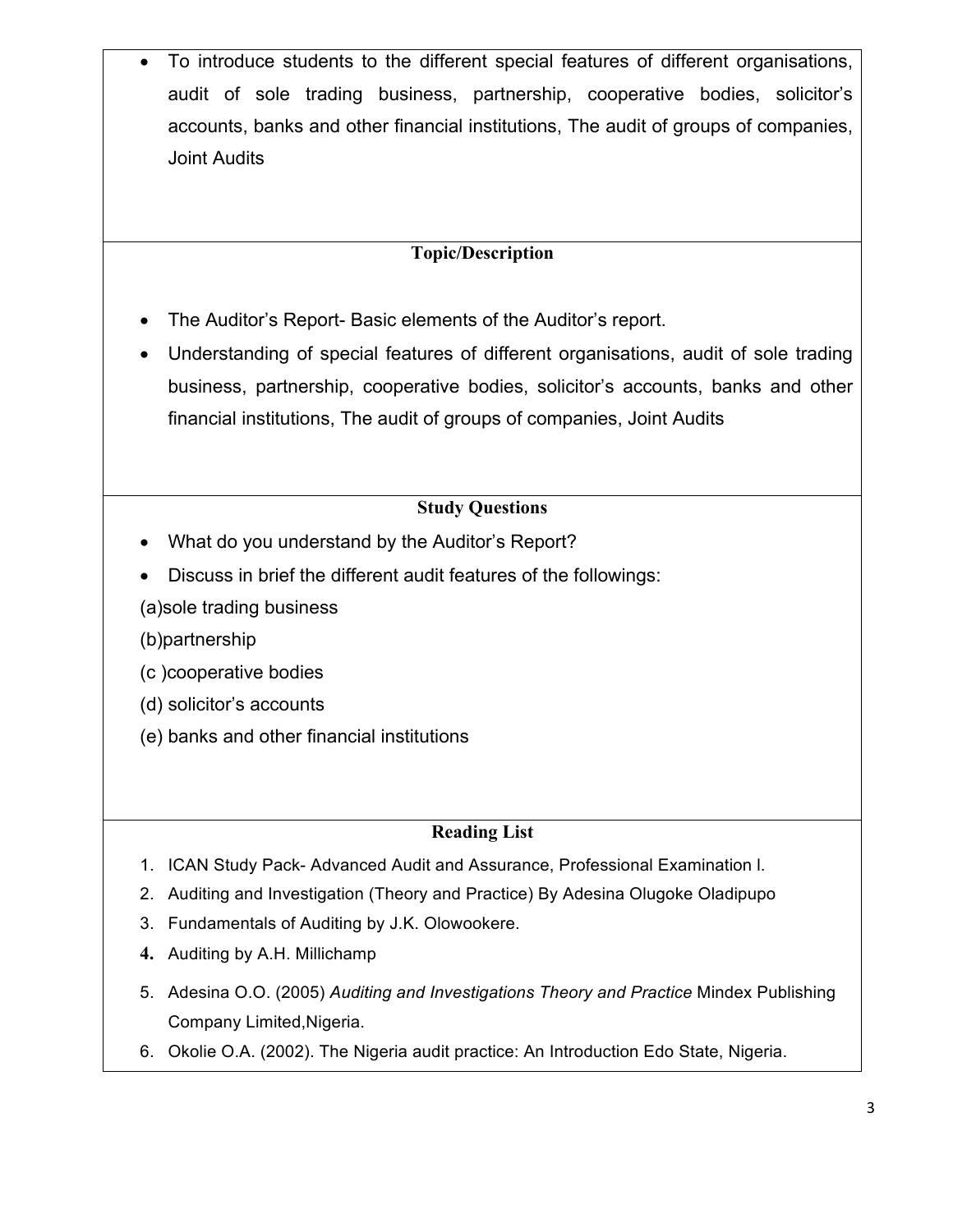#### **Weeks 3-4**

#### **Objectives**

• To educate students the subject of Audit Program and Audit Working Papers, Audit Evidence

#### **Topic/Description**

- Audit Program and Audit Working Papers, Audit Evidence
- Systems of Accounting, Internal Controls and Documentations; Audit Testing Techniques and Procedures

#### **Study Questions**

- What is an audit program?
- What do you understand by Audit Working Papers**?**

#### **Reading List**

- 1.ICAN Study Pack- Advanced Audit and Assurance, Professional Examination l.
- 2.Auditing and Investigation (Theory and Practice) By Adesina Olugoke Oladipupo
- 3.Fundamentals of Auditing by J.K. Olowookere.
- 4.Auditing by A.H. Millichamp

5. Adesina O.O. (2005) *Auditing and Investigations Theory and Practice* Mindex Publishing Company Limited,Nigeria.

6. Okolie O.A. (2002). The Nigeria audit practice: An Introduction Edo State, Nigeria.

#### **Weeks 5**

#### **Objectives**

• To educate students the subject of Audit Risks: Concepts and Measurement: Sampling Techniques and Planning Materiality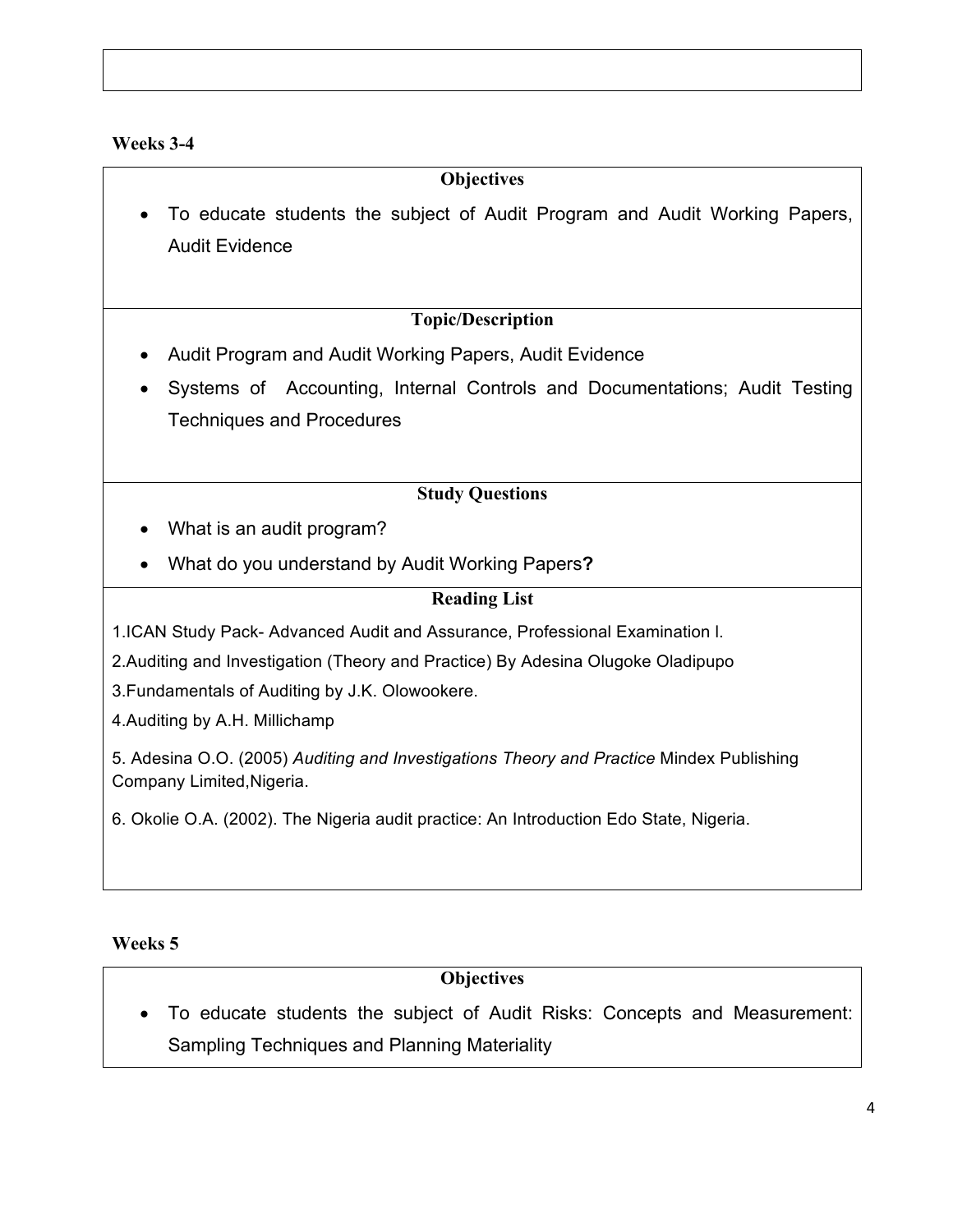#### **Topic/Description**

• Audit Risks: Concepts and Measurement: Sampling Techniques and Planning **Materiality** 

#### **Study Questions**

- What are Audit Risks?
- Name the different types of audit risks and explain how they can be minimised.

#### **Reading List**

- 1. ICAN Study Pack- Advanced Audit and Assurance, Professional Examination l.
- 2. Auditing and Investigation (Theory and Practice) By Adesina Olugoke Oladipupo
- 3. Fundamentals of Auditing by J.K. Olowookere.
- 4. Auditing by A.H. Millichamp
- 5. Izedonmi,F.O.I.(*2000),Introduction to Auditing,* Ambik Press ,Benin City.
- 6. Okoye,A.E.(2006),"Unity Value of Internal Audit Report to Management in Nigeria" *GIMPA Journal of Leadership Management and Administration* 4(1)92-101

#### **Weeks 6-7**

#### **Study Objectives**

- To expose students to how Verification of Assets and Liabilities are verified
- To teach students how to treat Post Balance Sheet Events in auditing

**Topic/Descriptions**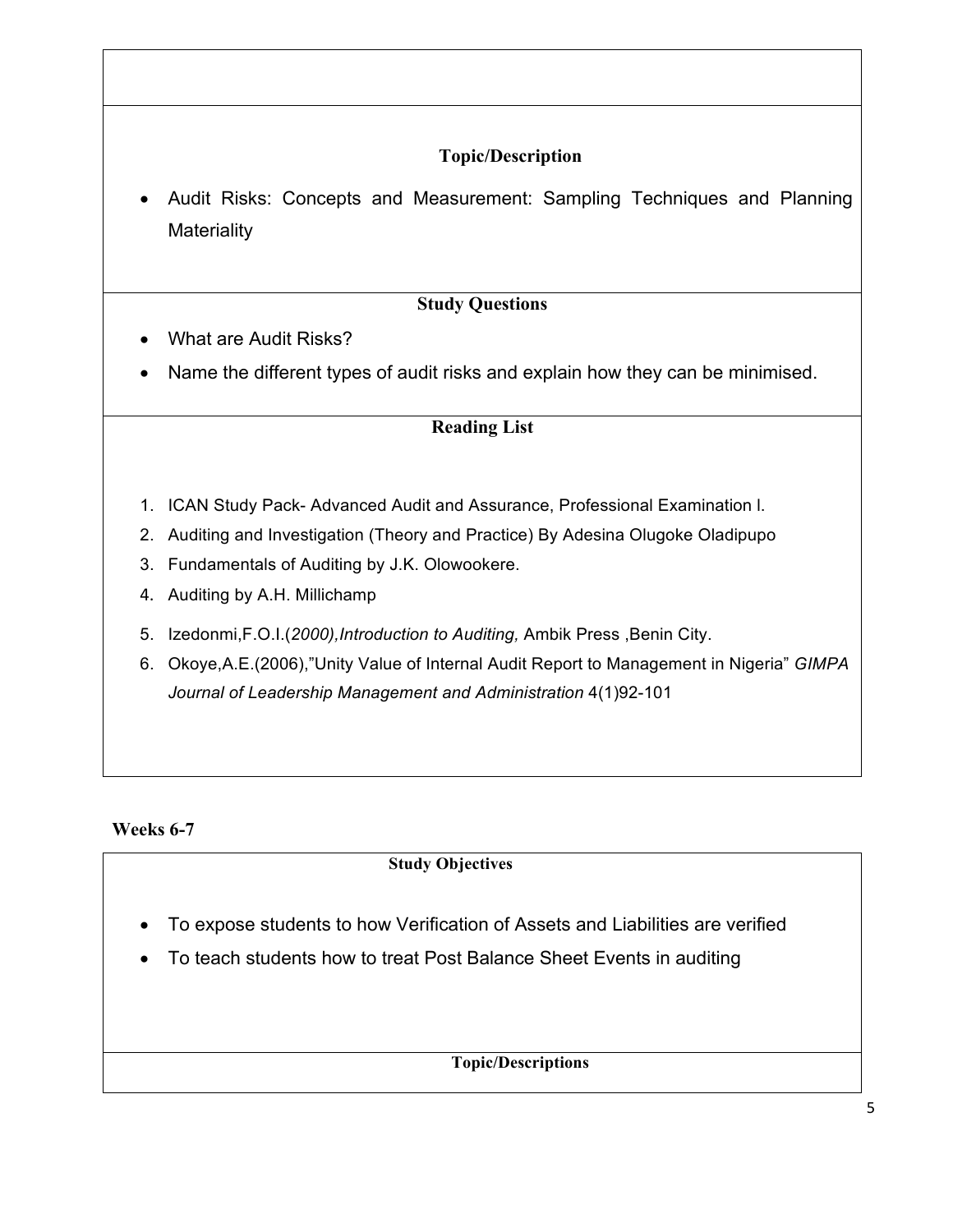|  | Verification of Assets and Liabilities |  |  |  |  |
|--|----------------------------------------|--|--|--|--|
|--|----------------------------------------|--|--|--|--|

• Post Balance Sheet Events

#### **Study Questions**

- Discuss the different factors to consider when current assets are being verified
- What are long term liabilities? How do auditors verify them?

#### **Reading List**

- 1. ICAN Study Pack- Advanced Audit and Assurance, Professional Examination l.
- 2. Auditing and Investigation (Theory and Practice) By Adesina Olugoke Oladipupo
- 3. Fundamentals of Auditing by J.K. Olowookere.
- 4. Auditing by A.H. Millichamp
- 5. Izedonmi,F.O.I.(*2000),Introduction to Auditing,* Ambik Press ,Benin City.
- 6. Okoye,A.E.(2006),"Unity Value of Internal Audit Report to Management in Nigeria" *GIMPA Journal of Leadership Management and Administration* 4(1)92-101

#### **Weeks 8-9**

#### **Objectives**

- To expose students to the subject of the Principles and Application of Professional Ethics especially as it relates to auditing
- To teac students the subjects of The nature of Ethics, Ethical standards and Professional responsibility as well as relationship with fellow members and Corporate Governance.

#### **Topic/Descriptions**

• Principles and Application of Professional Ethics- The nature of Ethics, Ethical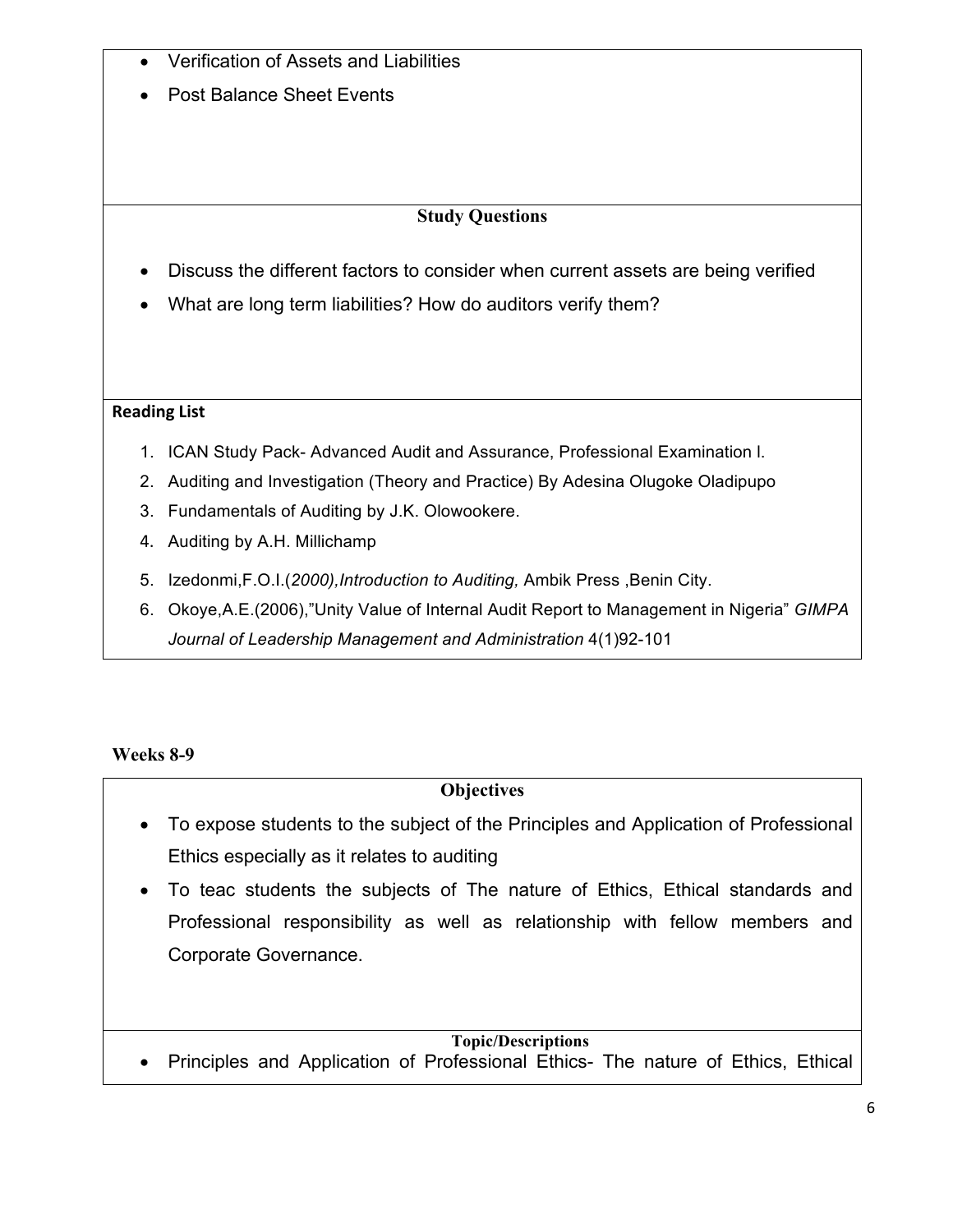standards and Professional responsibility, relationship with fellow members and Corporate Governance.

#### **Study Questions**

- What are ethics?
- How will you differentiate between organisational ethical consults and Corporate Governance?

#### **Reading List**

- 1. ICAN Study Pack- Advanced Audit and Assurance, Professional Examination l.
- 2. Auditing and Investigation (Theory and Practice) By Adesina Olugoke Oladipupo
- 3. Fundamentals of Auditing by J.K. Olowookere.
- **4.** Auditing by A.H. Millichamp
- 5. Izedonmi,F.O.I.(*2000),Introduction to Auditing,* Ambik Press ,Benin City.
- 6. Okoye,A.E.(2006),"Unity Value of Internal Audit Report to Management in Nigeria" *GIMPA Journal of Leadership Management and Administration* 4(1)92-101

#### **Weeks 10-11**

.

#### **Objectives**

- To expose students to the subject of Auditing in an Electronic Data Processing Environment, focusing on Audit trail and Computer Based Accounting Systems.
- To teach students Local and International Legislations affecting Audits, EFCC ACT and ICPC ACT, SARBANES OXLEY ACT.

#### **Topic/Descriptions**

• Auditing in an Electronic Data Processing Environment- Audit trail and Computer Based Accounting Systems.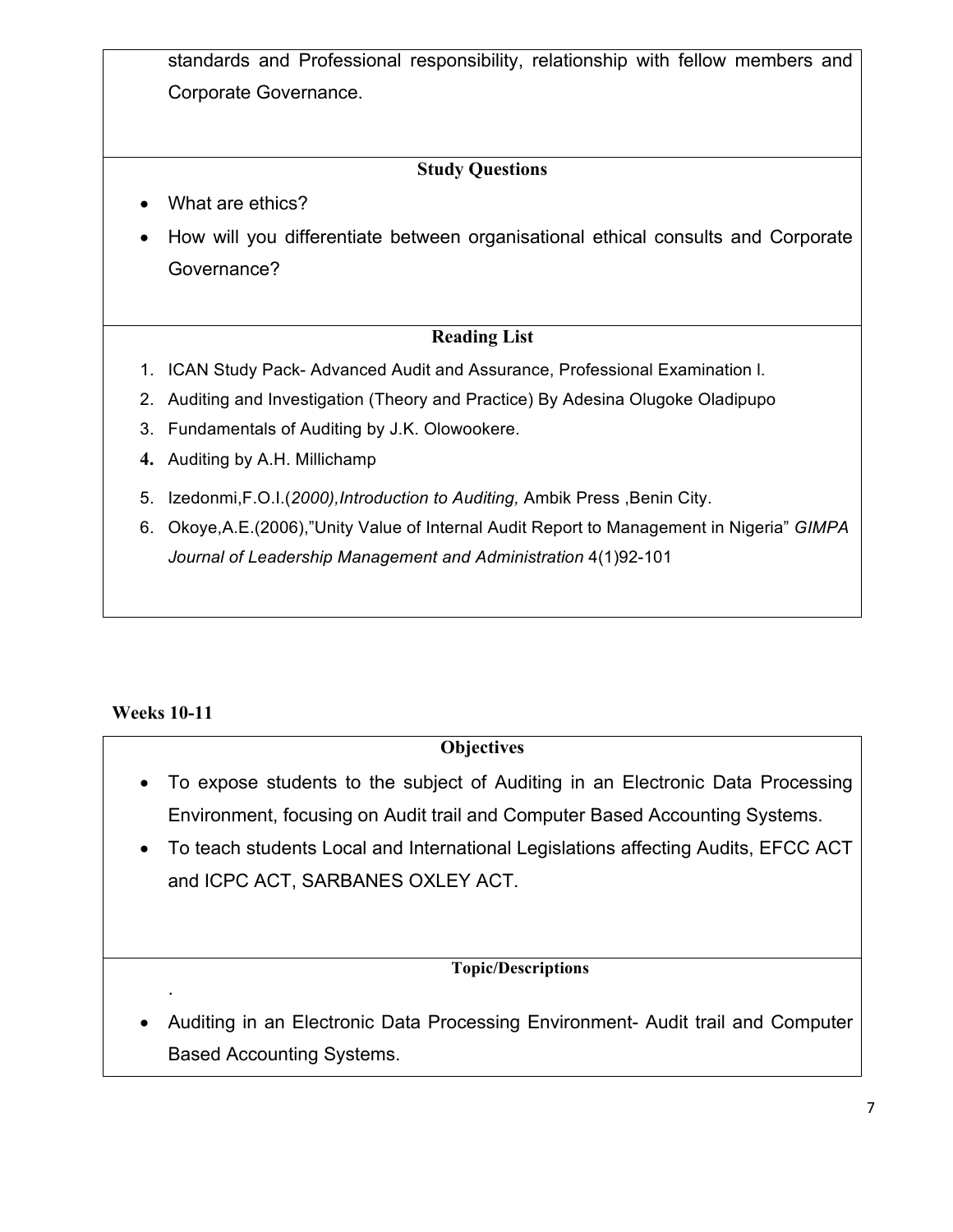• Local and International Legislations affecting Audits, EFCC ACT and ICPC ACT, SARBANES OXLEY ACT.

#### **Study Questions**

- Name any two Electronic Data Processing Environment
- What do you understand by Audit trail and Computer Based Accounting Systems?
- How is auditing conducted in Electronic Data Processing Environment?
- Discuss the followings briefly:
	- (a) EFCC ACT
	- (b) ICPC ACT
	- (c) SARBANES OXLEY ACT.

#### **Reading List**

- 1. ICAN Study Pack- Advanced Audit and Assurance, Professional Examination l.
- 2. Auditing and Investigation (Theory and Practice) By Adesina Olugoke Oladipupo
- 3. Fundamentals of Auditing by J.K. Olowookere.
- 4. Auditing by A.H. Millichamp
- 5. Adesina O.O. (2005) *Auditing and Investigations Theory and Practice* Mindex Publishing Company Limited,Nigeria.
- 6. Okolie O.A. (2002). The Nigeria audit practice: An Introduction Edo State, Nigeria.

#### **Weeks 12**

#### **Objectives**

• To introduce the subject of Investigation and its different Classes/Types and Stages/Phase/Procedure of investigation and Report

**Topic/Descriptions**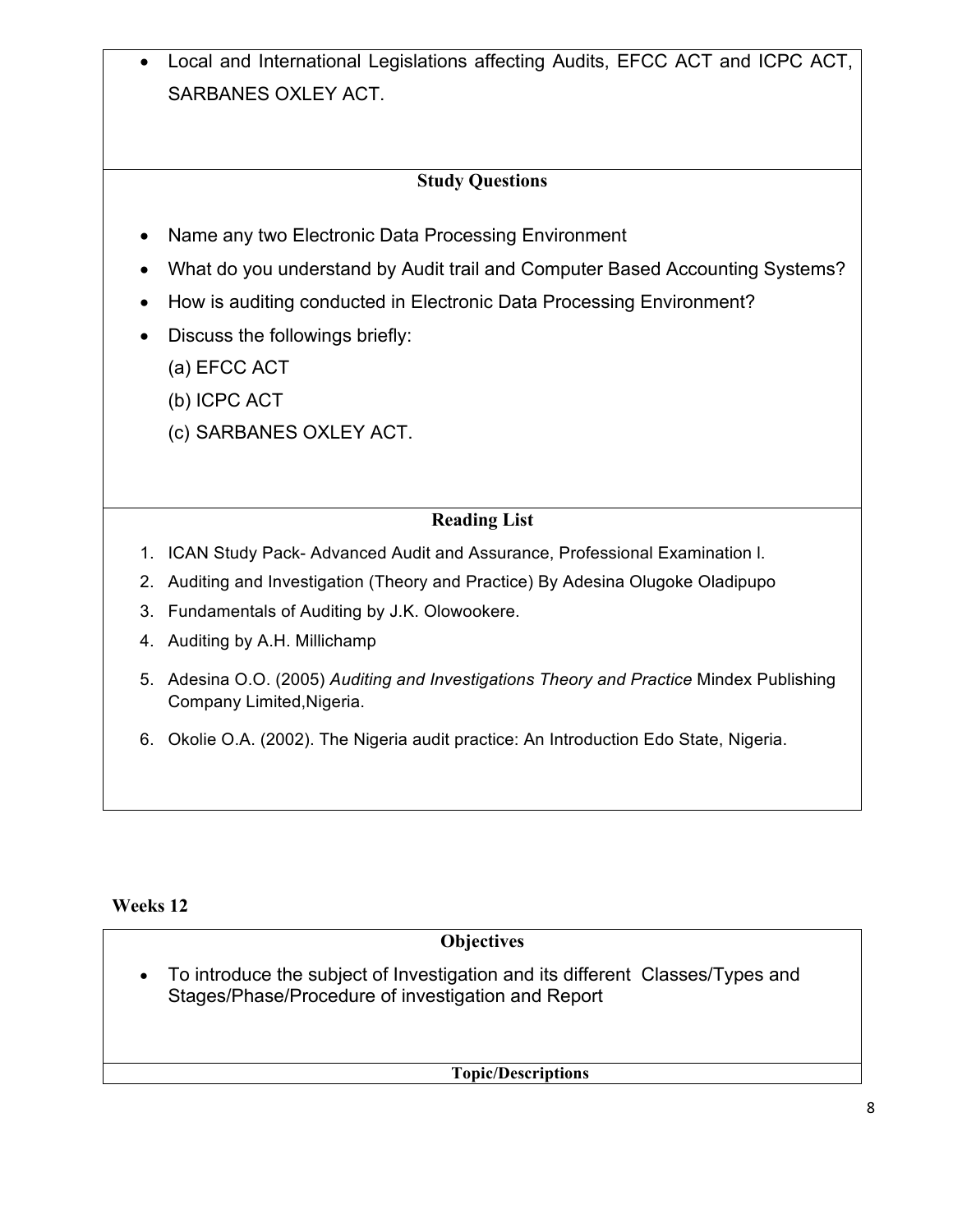• Investigation- Definition, Classes/Types of Investigation, Stages/Phase/Procedure of investigation and Report

#### **Study Questions**

- What is Investigation?
- How will you compare and contrast between Investigation and Auditing?
- Name and briefly discuss the Classes/Types of Investigation.

#### **Reading List**

- 1. ICAN Study Pack- Advanced Audit and Assurance, Professional Examination l.
- 2. Auditing and Investigation (Theory and Practice) By Adesina Olugoke Oladipupo
- 3. Fundamentals of Auditing by J.K. Olowookere.
- 4. Auditing by A.H. Millichamp Adesina O.O. (2005) *Auditing and Investigations Theory and Practice* Mindex Publishing Company Limited,Nigeria.
- 5. Okolie O.A. (2002). The Nigeria audit practice: An Introduction Edo State, Nigeria.

#### **Weeks 13**

#### **Objectives**

- To teach students the subject of Auditors' liability, Sources of Auditors' Liability and Negligence.
- To introduce students to some Emerging issues in Auditing and Assurance

#### **Topic/Descriptions**

- Auditors' liability- Introduction, Sources of the Auditors' Liability and what is Negligence.
- Emerging issues in Auditing and Assurance

#### **Study Questions**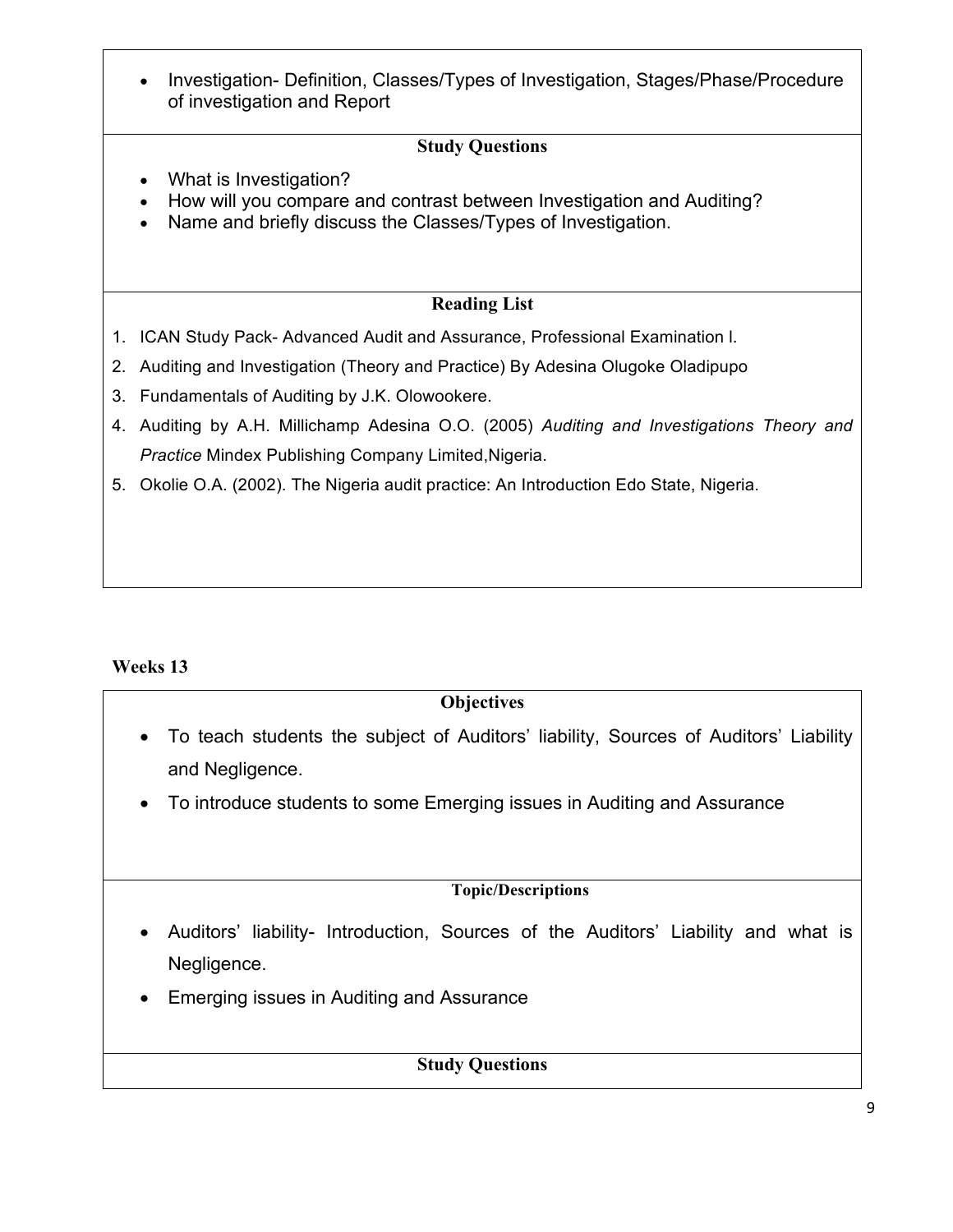- What is Auditors' liability and what Arte its sources?
- What do you understand by Negligence?

#### **Reading List**

1.ICAN Study Pack- Advanced Audit and Assurance, Professional Examination l.

2.Auditing and Investigation (Theory and Practice) By Adesina Olugoke Oladipupo

3.Fundamentals of Auditing by J.K. Olowookere.

4.Auditing by A.H. Millichamp Adesina O.O. (2005) *Auditing and Investigations Theory and Practice* Mindex Publishing Company Limited,Nigeria.

5.Okolie O.A. (2002). The Nigeria audit practice: An Introduction Edo State, Nigeria.

6.Izedonmi,F.O.I.(*2000),Introduction to Auditing,* Ambik Press ,Benin City.

7.Okoye,A.E.(2006),"Unity Value of Internal Audit Report to Management in Nigeria" *GIMPA* 

*Journal of Leadership Management and Administration* 4(1)92-101

#### **Weeks14**

#### **Objectives**

To carry out a revision of all the different topics that have been covered to date with students in an effort to prepare them for their examination

**Topic/Descriptions**

Revision

#### **Study Questions**

All the study questions covered in the course of teaching the unit

**Reading**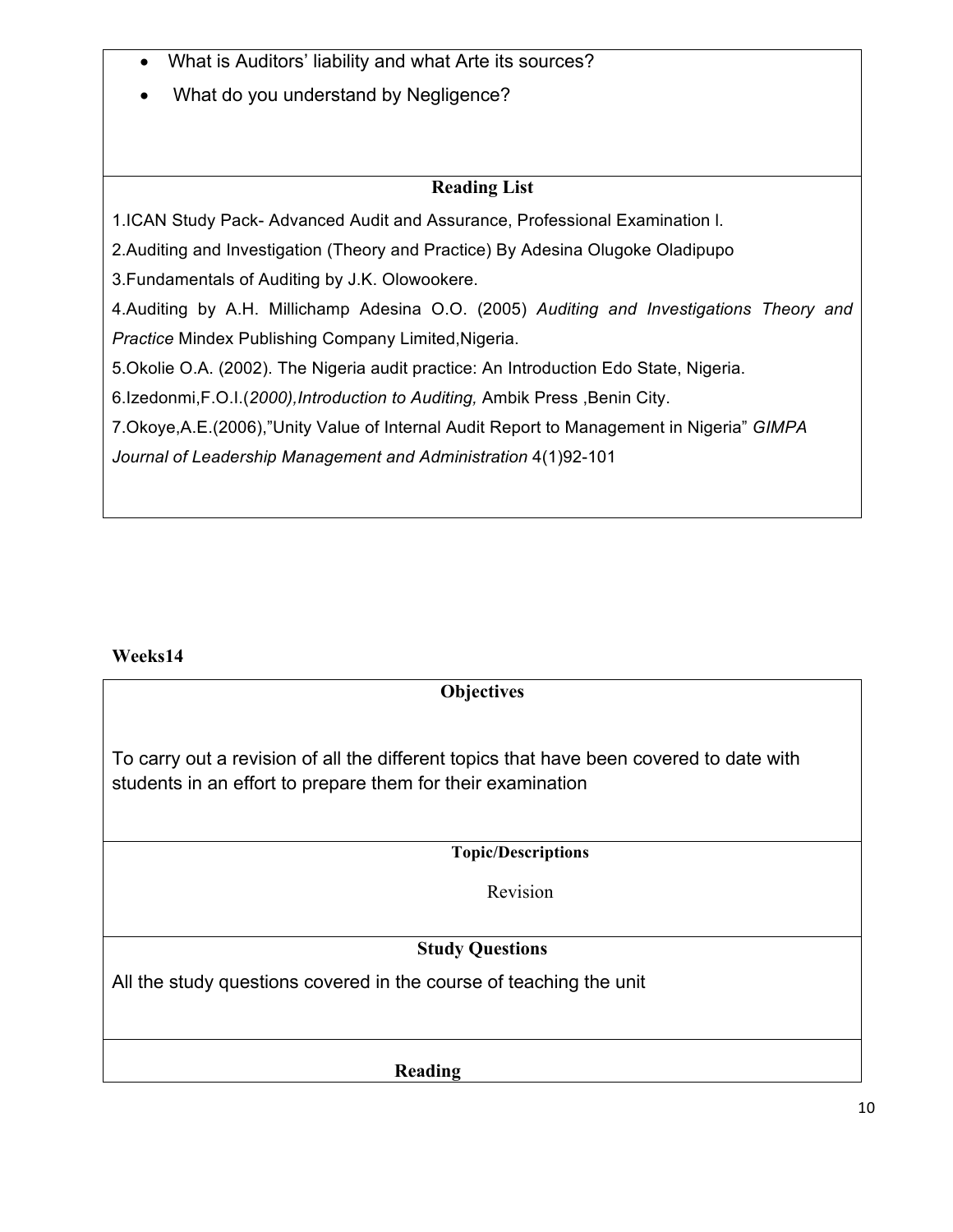- 1. ICAN Study Pack- Advanced Audit and Assurance, Professional Examination l.
- 2. Auditing and Investigation (Theory and Practice) By Adesina Olugoke Oladipupo
- 3. Fundamentals of Auditing by J.K. Olowookere.
- 4. Auditing by A.H. Millichamp
- 5. 5. Today's Auditing and Investigation By JUB Azubike
- 6. Auditing and Assurance By K.A. Soyemi
- 7. Adesina O.O. (2005) *Auditing and Investigations Theory and Practice* Mindex Publishing Company Limited,Nigeria.
- 8. Okolie O.A. (2002). The Nigeria audit practice: An Introduction Edo State, Nigeria.
- 9. Izedonmi,F.O.I.(*2000),Introduction to Auditing,* Ambik Press ,Benin City.
- 10. Okoye,A.E.(2006),"Unity Value of Internal Audit Report to Management in Nigeria" *GIMPA Journal of Leadership Management and Administration* 4(1)92-101

**Weeks15**

.

# **Objectives** To examine students on the unit for the purpose of end of semester assessment **Topic/Descriptions** End of Semester Examination **Study Questions** As stipulated in the end of semester examination paper **Reading** 1.ICAN Study Pack- Advanced Audit and Assurance, Professional Examination l. 2.Auditing and Investigation (Theory and Practice) By Adesina Olugoke Oladipupo